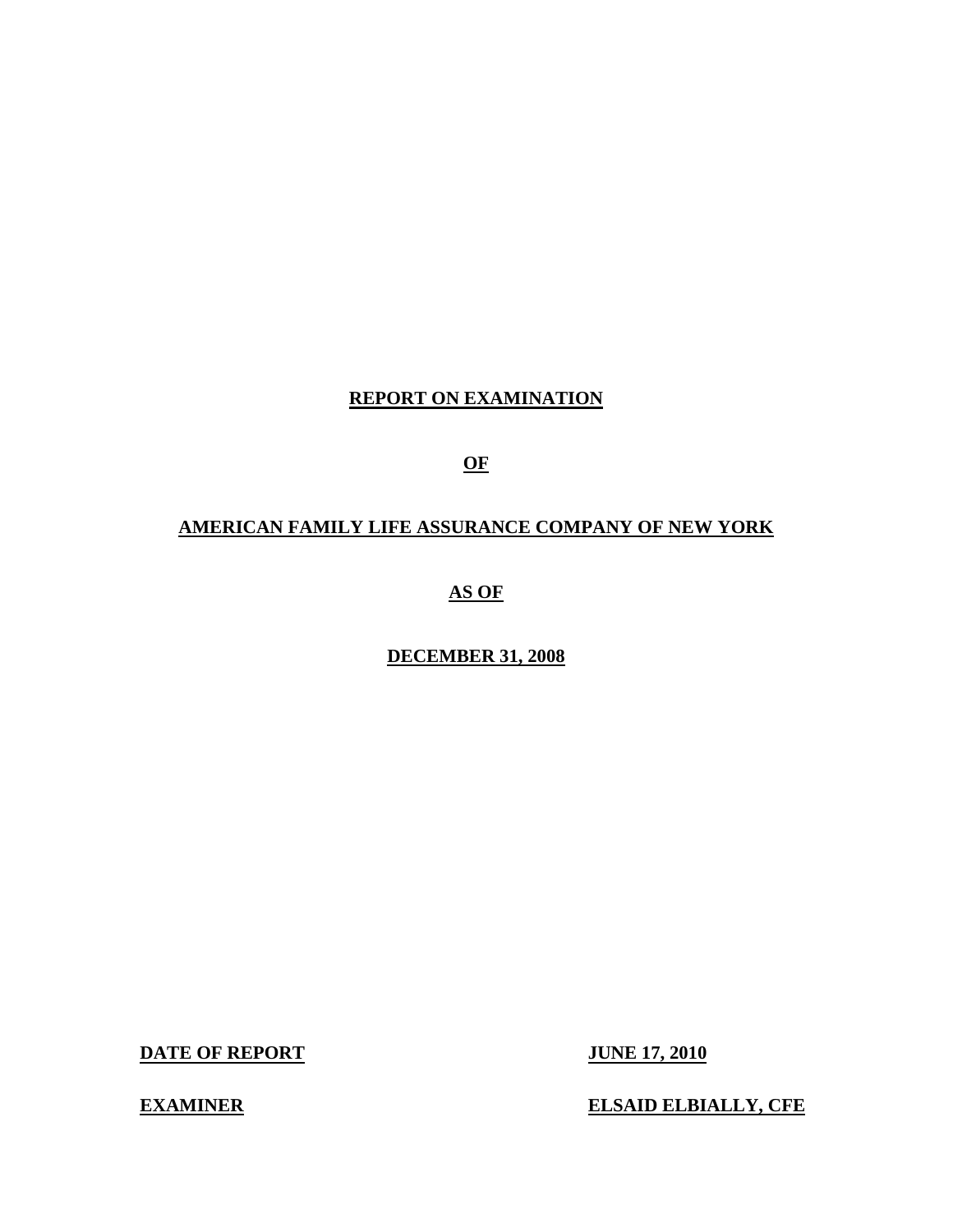## **TABLE OF CONTENTS**

| <u>ITEM NO.</u>  |                                                              | <b>PAGE NO.</b> |
|------------------|--------------------------------------------------------------|-----------------|
| 1.               | Scope of the examination                                     | $\overline{2}$  |
| 2.               | Description of the Company                                   | 3               |
|                  | A. Management and controls                                   | 3               |
|                  | B. Territory and plan of operation                           | 5               |
|                  | C. Reinsurance                                               | 8               |
|                  | D. Holding company system                                    | 10              |
|                  | E. Significant operating ratios                              | 12              |
|                  | F. Allocation of expenses                                    | 12              |
|                  | G. Accounts and records                                      | 13              |
| 3.               | <b>Financial statements</b>                                  | 15              |
|                  | A. Balance sheet                                             | 15              |
|                  | B. Statement of revenue, expenses and capital and<br>surplus | 16              |
| $\overline{4}$ . | Aggregate reserves and unpaid claims                         | 17              |
| 5.               | Market conduct activities                                    | 18              |
| 6.               | Compliance with prior report on examination                  | 19              |
| 7.               | Summary of comments and recommendations                      | 21              |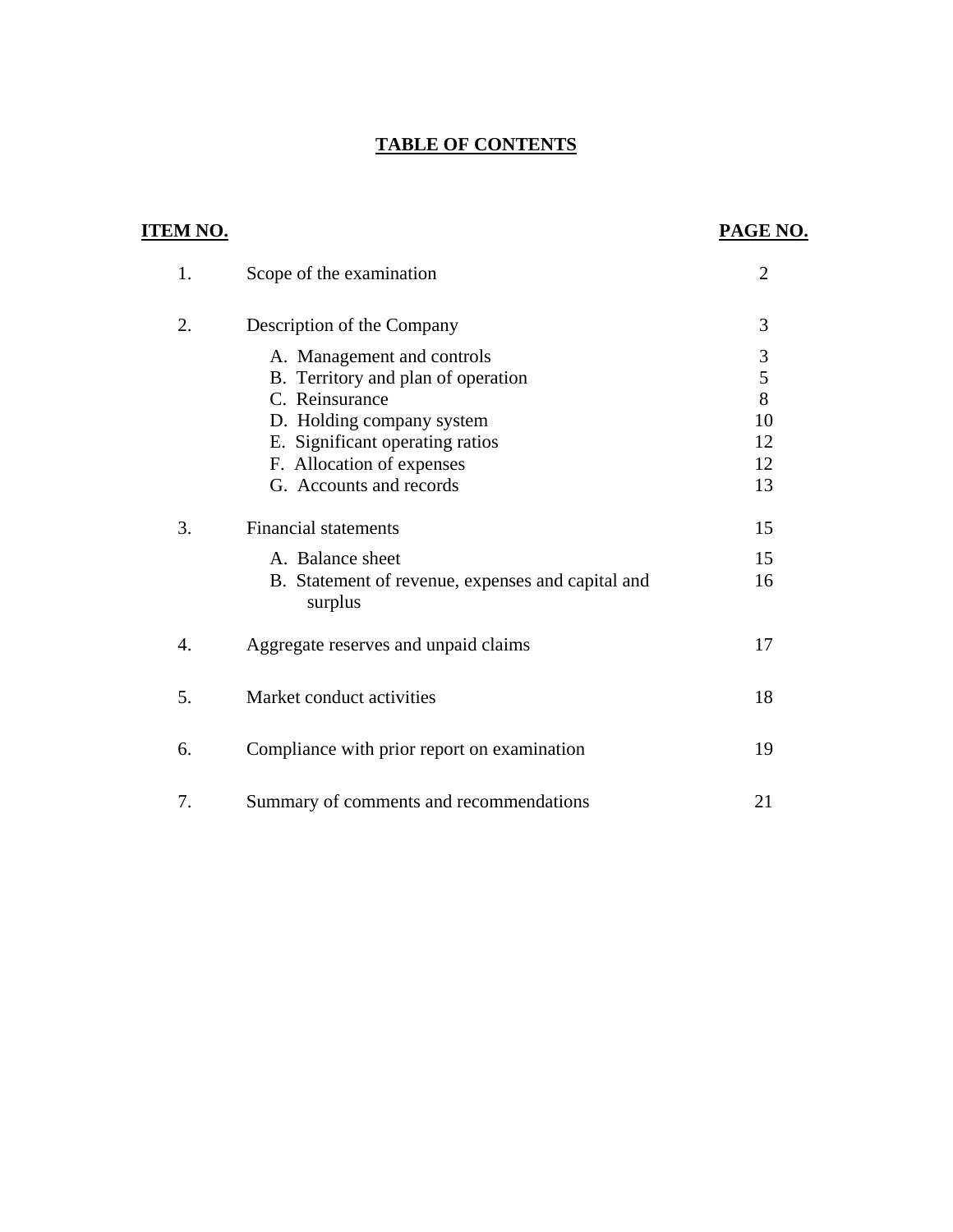

 NEW YORK, NY 10004 STATE OF NEW YORK INSURANCE DEPARTMENT 25 BEAVER STREET

David A. Paterson James J. Wrynn Governor Superintendent Superintendent Superintendent Superintendent Superintendent Superintendent Superintendent Superintendent Superintendent Superintendent Superintendent Superintendent Superintendent Superintendent Sup

Honorable James J. Wrynn June 17, 2010 Superintendent of Insurance Albany, New York 12257

Sir:

Pursuant to the provisions of the New York Insurance Law, and acting in accordance with the instructions contained in Appointment Number 30351 dated September 21, 2009, attached hereto, I have made an examination into the condition and affairs of American Family Life Assurance Company of New York, a for-profit stock company licensed pursuant to the provisions of Article 42 of the New York Insurance Law, as of December 31, 2008, and respectfully submit the following report thereon.

The examination was conducted at the home office of American Family Life Assurance Company of New York located at 22 Corporate Woods Boulevard, Albany, New York.

Wherever the designations "the Company" or "Aflac-NY" appear herein, without qualification, they should be understood to indicate the American Family Life Assurance Company of New York.

Wherever the designation "the Department" appears herein, without qualification, it should be understood to indicate the New York State Insurance Department.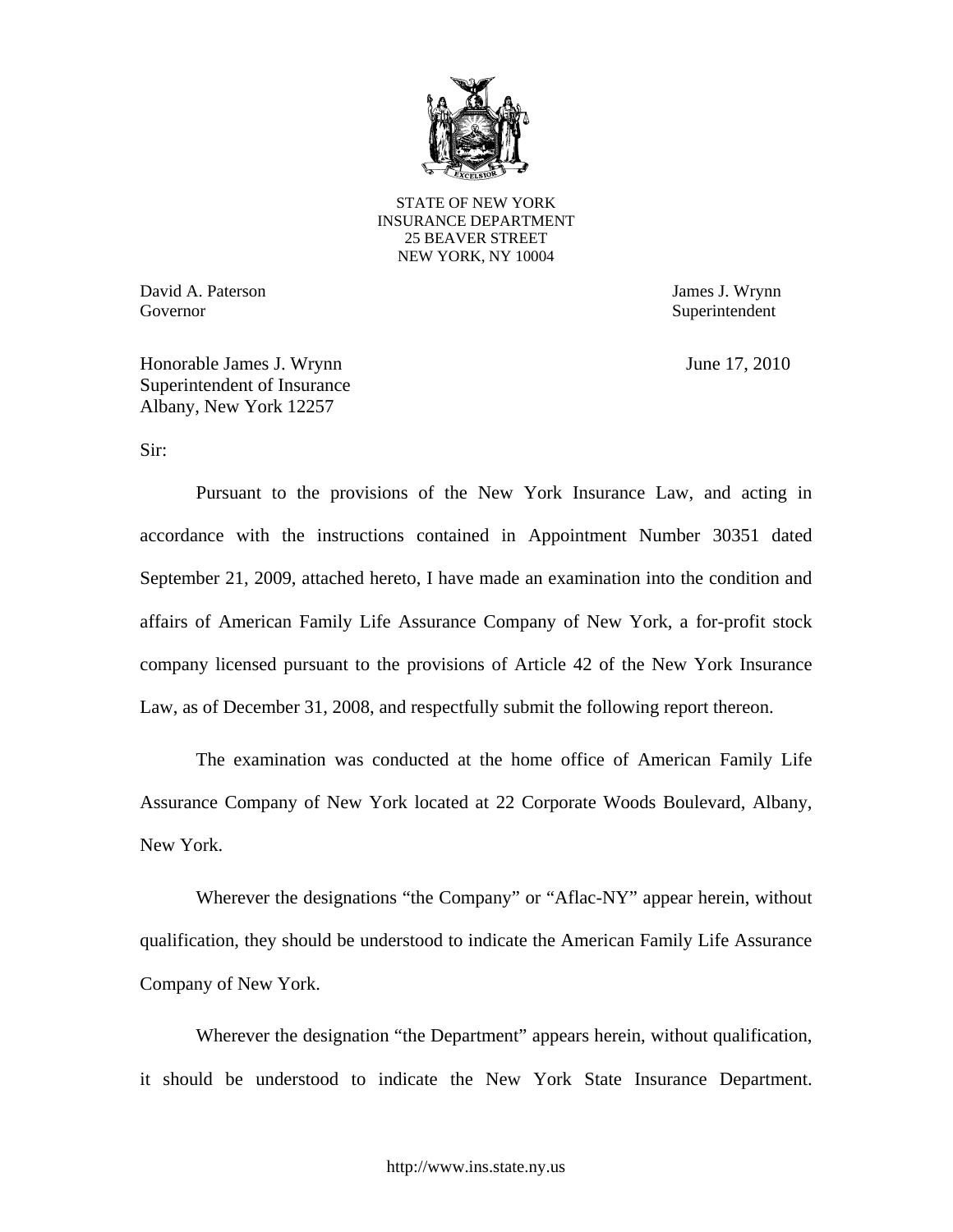#### **1. SCOPE OF THE EXAMINATION**

The previous examination was conducted as of December 31, 2004. This examination covers the four-year period from January 1, 2005, through December 31, 2008. Transactions occurring subsequent to this period were reviewed where deemed appropriate by the examiner.

The examination comprised a verification of assets and liabilities as of December 31, 2008, in accordance with Statutory Accounting Principles (SAP), as adopted by the Department, a review of income and disbursements to the extent deemed necessary to accomplish such verification, and utilized, to the extent considered appropriate, work performed by the Company's independent certified public accountants. A review or audit was also made of the following items as called for in the *Examiners Handbook of the National Association of Insurance Commissioners* (NAIC):

> History of the Company Management and controls Corporate records Fidelity bonds and other insurance Officers' and employers' welfare and pension plans Territory and plan of operation Growth of the Company Mortality and loss experience Reinsurance Accounts and records Financial statements Market conduct activities

This report on examination is confined to financial statements and comments on those matters which involve departures from laws, regulations or rules, or which are deemed to require explanation or description.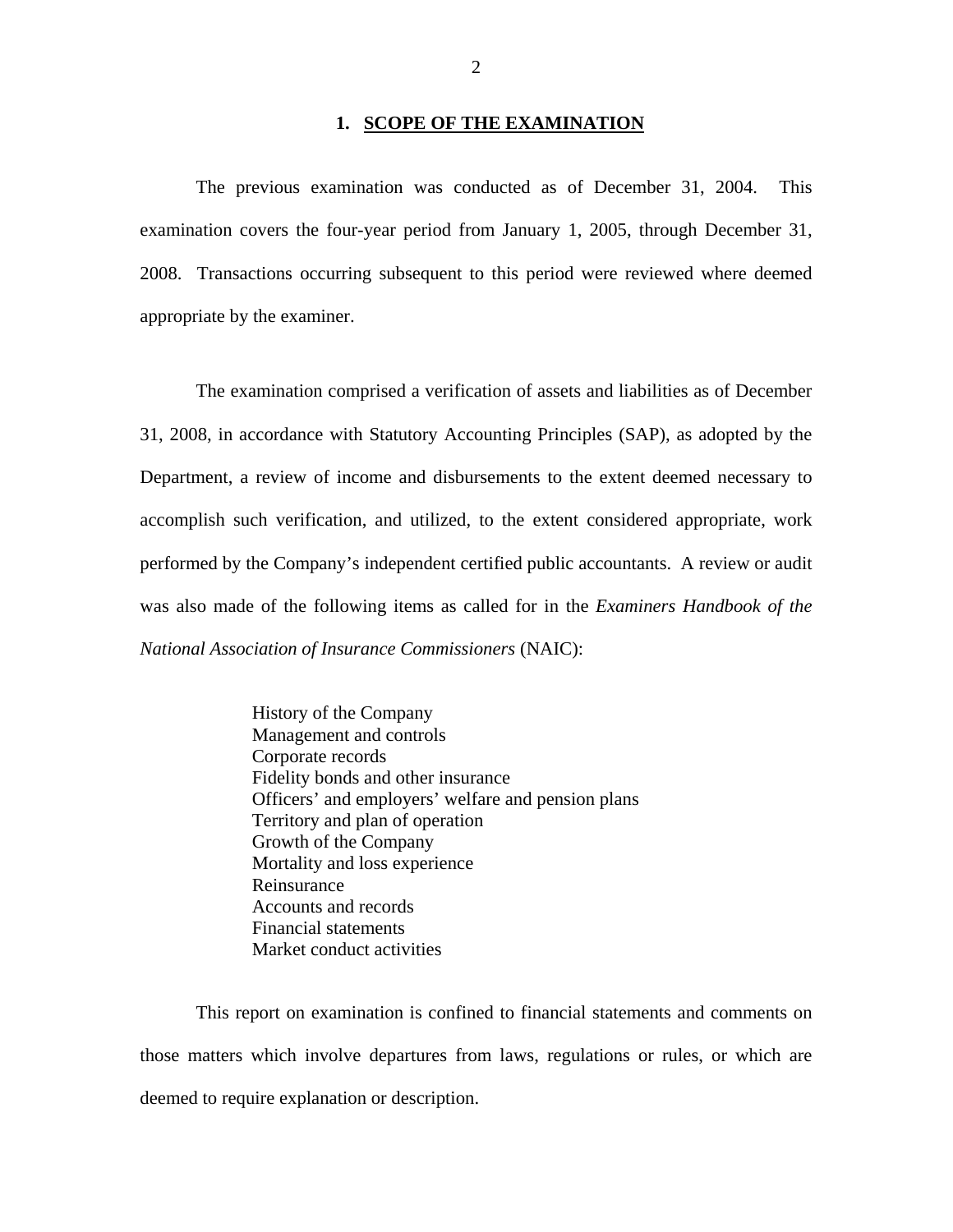<span id="page-4-0"></span>A review was also made to ascertain what action was taken by the Company with regard to comments and recommendations made in the prior report on examination.

## **2. DESCRIPTION OF THE COMPANY**

The Company was incorporated under the laws of New York State on March 31, 1964. It was licensed and commenced business on December 31, 1964, as the American Health and Life Insurance Company of New York, a wholly-owned subsidiary of American Health and Life Insurance Company, which in turn was owned by Commercial Credit Company. The Company was licensed to write life insurance, annuities, and accident and health business.

On April 2, 1984, American Health and Life Insurance Company of New York was acquired and became a wholly-owned subsidiary of American Family Life Assurance Company of Columbus (Aflac-Columbus). On December 11, 1984, the Company's name was changed to American Family Life Assurance Company of New York.

As of December 31, 2008, the Company reported paid-in capital in the amount of \$2,000,000, represented by 10,000 common shares (par value \$200) issued to its Parent, and a surplus of \$57,334,804.

### A. Management and Controls

Pursuant to the Company's charter and by-laws, management of the Company is to be vested in a board of directors of not less than nine, nor more than seventeen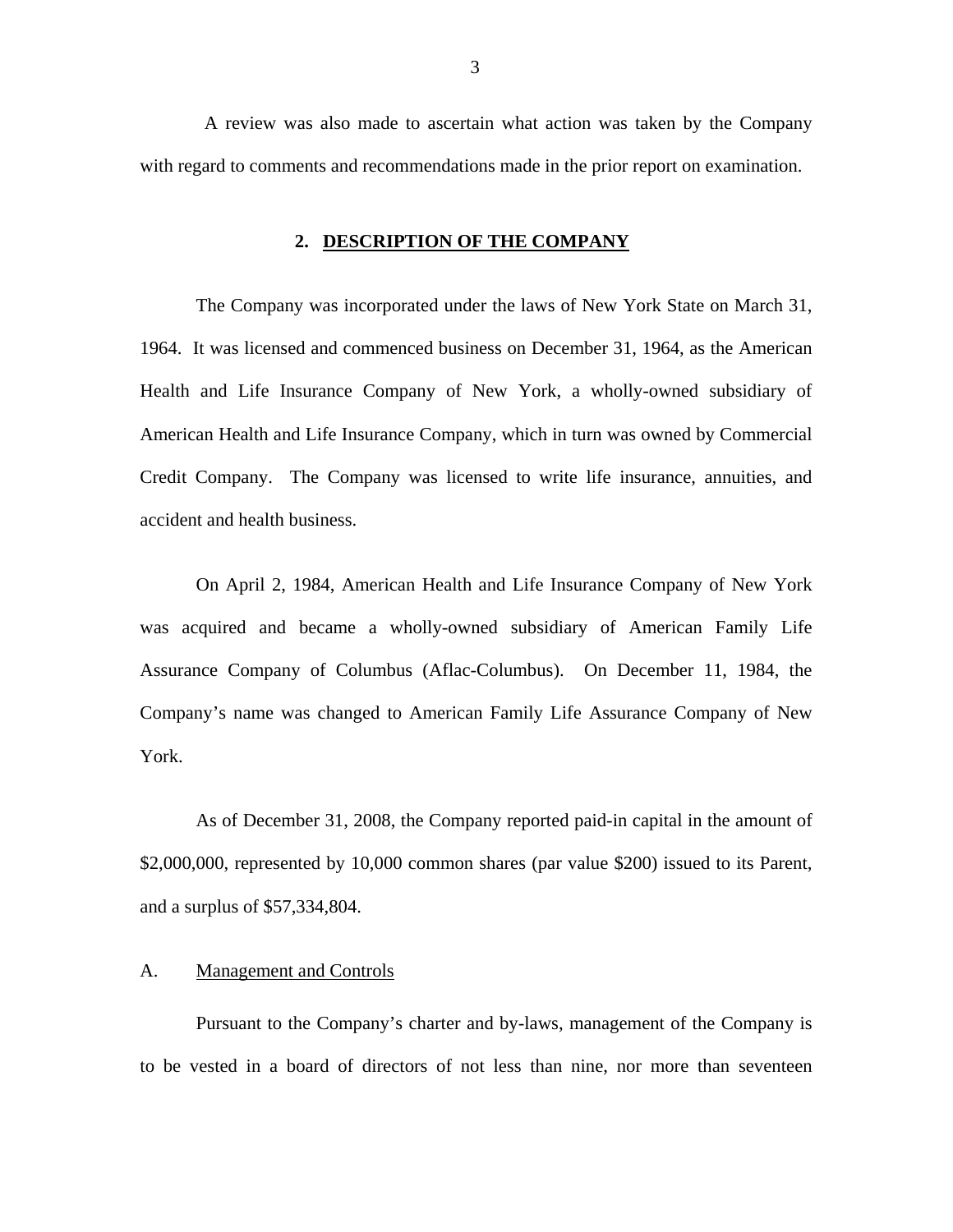members. The number of directors is determined annually by the vote of a majority of the entire board.

As of December 31, 2008, the Company's board of directors consisted of the following twelve members:

Name and Residence

Daniel P. Amos Columbus, Georgia

Paul S. Amos, II Columbus, Georgia

Mark A. Charrette Cohoes, New York

Kriss Cloninger, III Columbus, Georgia

Elizabeth J. Hudson Montclair, New Jersey

Kenneth S. Janke, Sr. Bloomfield Hills, Michigan

Douglas W. Johnson Atlanta, Georgia

Bradley S. Jones Niskayuna, New York

Ernest Stephen Purdom Columbus, Georgia

Ralph A. Rogers, Jr. Columbus, Georgia

#### Principal Business Affiliation

Chairman & CEO, Aflac, Inc.

President & COO of US Operations, Aflac- Columbus

Second VP of Sales Support, American Family Life Assurance Company of New York

President, CFO, & Treasurer, Aflac, Inc.

Executive Vice President of Communications, National Geographic Society

Chairman Emeritus, National Association of Investors Corporation

Retired, Ernst & Young, LLP

Vice President & Director of North Territory, Aflac- Columbus

Retired, Aflac, Inc.

Senior Vice President, Treasurer Aflac- New York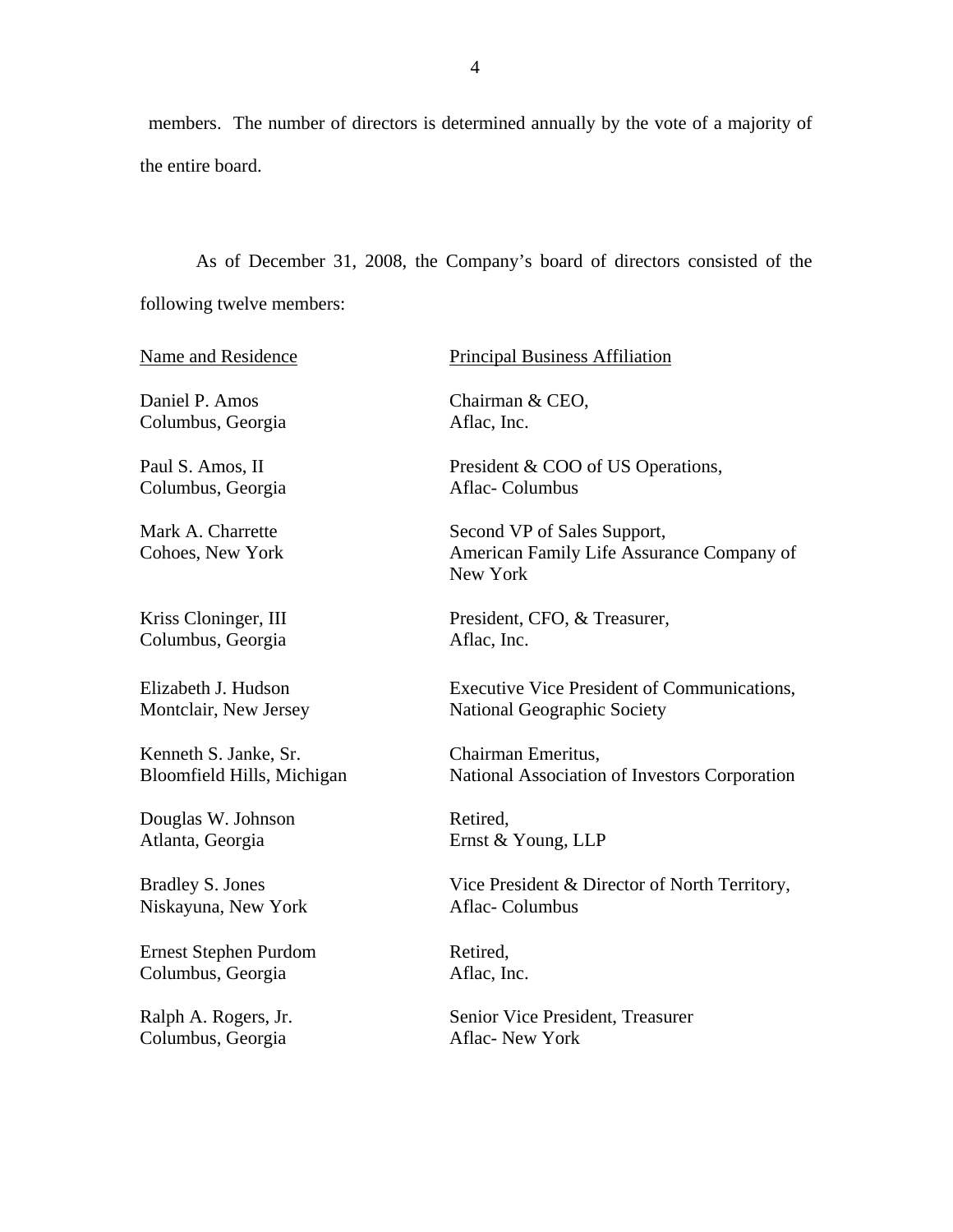Debra A. Walker Waterford, New York

Robert L. Wright Alexandria, Virginia

Name and Residence Principal Business Affiliation

Manager of Human Resources, Aflac – New York

Chairman, FE Holdings, LLC

The minutes of all meetings of the board of directors and committees thereof held during the examination period were reviewed. During the examination period, board meetings were generally well attended; with all directors attending at least one-half of the meetings they were eligible to attend.

The principal officers of the Company as of December 31, 2008, were as follows:

Name Title

| Daniel Paul Amos         | Chairman                             |
|--------------------------|--------------------------------------|
| Paul Shelby Amos, II     | President                            |
| Kriss Cloninger, III     | Executive Vice President & Chief     |
|                          | <b>Financial Officer</b>             |
| Joey Meredith Loudermilk | Executive Vice President & Secretary |
| Ralph Arnold Rogers, Jr. | Senior Vice President & Treasurer    |
| Daniel Frederick Skelley | Vice President & Actuary             |

## B. Territory and Plan of Operation

The Company is authorized to write life insurance, annuities, and accident and health insurance as defined in paragraphs 1, 2 and 3 of Section 1113(a) of the New York Insurance Law.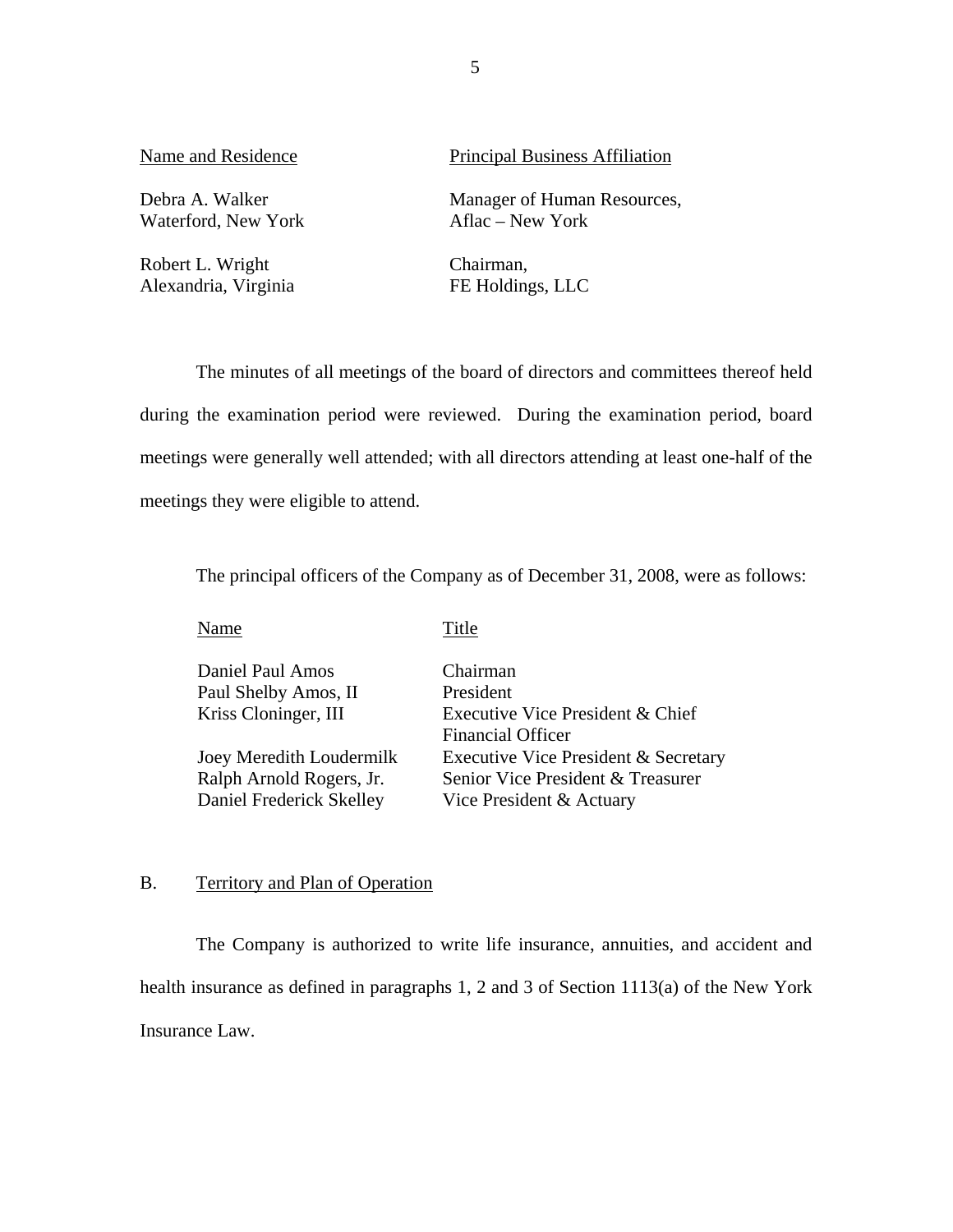The Company is licensed to transact business in the following six states:

| Connecticut          | New York   | North Dakota |
|----------------------|------------|--------------|
| <b>Massachusetts</b> | New Jersey | Vermont      |

The Company did not write any business in Vermont or North Dakota during the four-year period covered by this examination.

The Company writes supplemental health insurance products, which are designed to complement existing comprehensive health insurance coverage. Much of the life insurance and all of the annuities that were in-force as of December 31, 2008, were issued prior to 1984. The traditional life insurance product was sold until 1993, after which it was not actively marketed. In 2007, the Company began marketing a new term life insurance product.

The Company sells its products through independent general agents and brokers.

During the examination period, the Company marketed the following supplemental accident and health insurance products:

Accident Long-Term Care Dental Short-Term Disability Home Health Care \* Specified Disease/Cancer Hospital Confinement Indemnity Vision \*\* Hospital Intensive Care \*

\* Product is no longer offered and is a runoff on the books. \*\* Product introduced to the market in November 2008.

The Company's total premium income during the examination period was \$660,157,749, broken down by line of business as follows: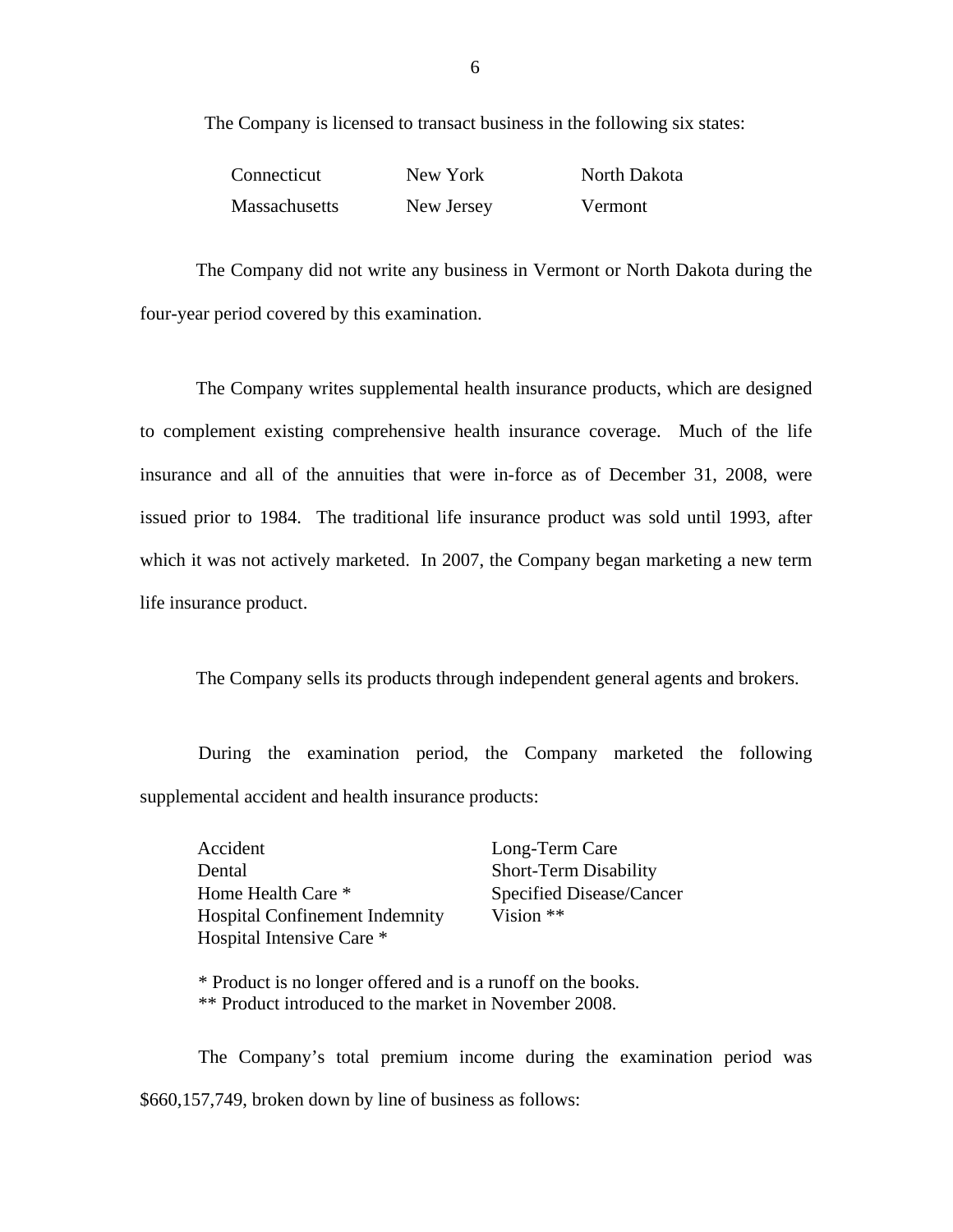| <b>Annuities</b>  | 14.050      | Less than $.1\%$ |
|-------------------|-------------|------------------|
| Life              | 3,340,220   | $00.5\%$         |
| Accident & Health | 656,803,479 | 99.5%            |

The total accident and health line of business premium income for each year covered by the examination was as follows:

| 2005  | \$135,061,564 |
|-------|---------------|
| 2006  | 155,995,899   |
| 2007  | 174, 343, 714 |
| 2008  | 191,402,302   |
| Total | \$656,803,479 |

During the examination period, all of the Company's life and annuity insurance business was written in New York State. The Company's accident and health insurance business was written in four states as follows:

| New York      | \$579,091,557 | 88.17%  |
|---------------|---------------|---------|
| New Jersey    | 57,672,465    | 8.78%   |
| Connecticut   | 15,860,304    | 2.41%   |
| Massachusetts | 4,179,153     | 0.64%   |
| Total         | \$656,803,479 | 100.00% |

The following shows the Company's premiums written and net income from operations for the four-year examination period:

| Year | Net Income  | Premiums Written | <b>Growth of Premiums</b><br><b>Between Years</b> |
|------|-------------|------------------|---------------------------------------------------|
| 2005 | \$2,695,344 | \$135,259,497    | 13.6%                                             |
| 2006 | 8,422,185   | 156, 175, 718    | 15.5%                                             |
| 2007 | 11,861,984  | 174,660,995      | 11.8%                                             |
| 2008 | 11,592,552  | 194,061,538      | 11.1%                                             |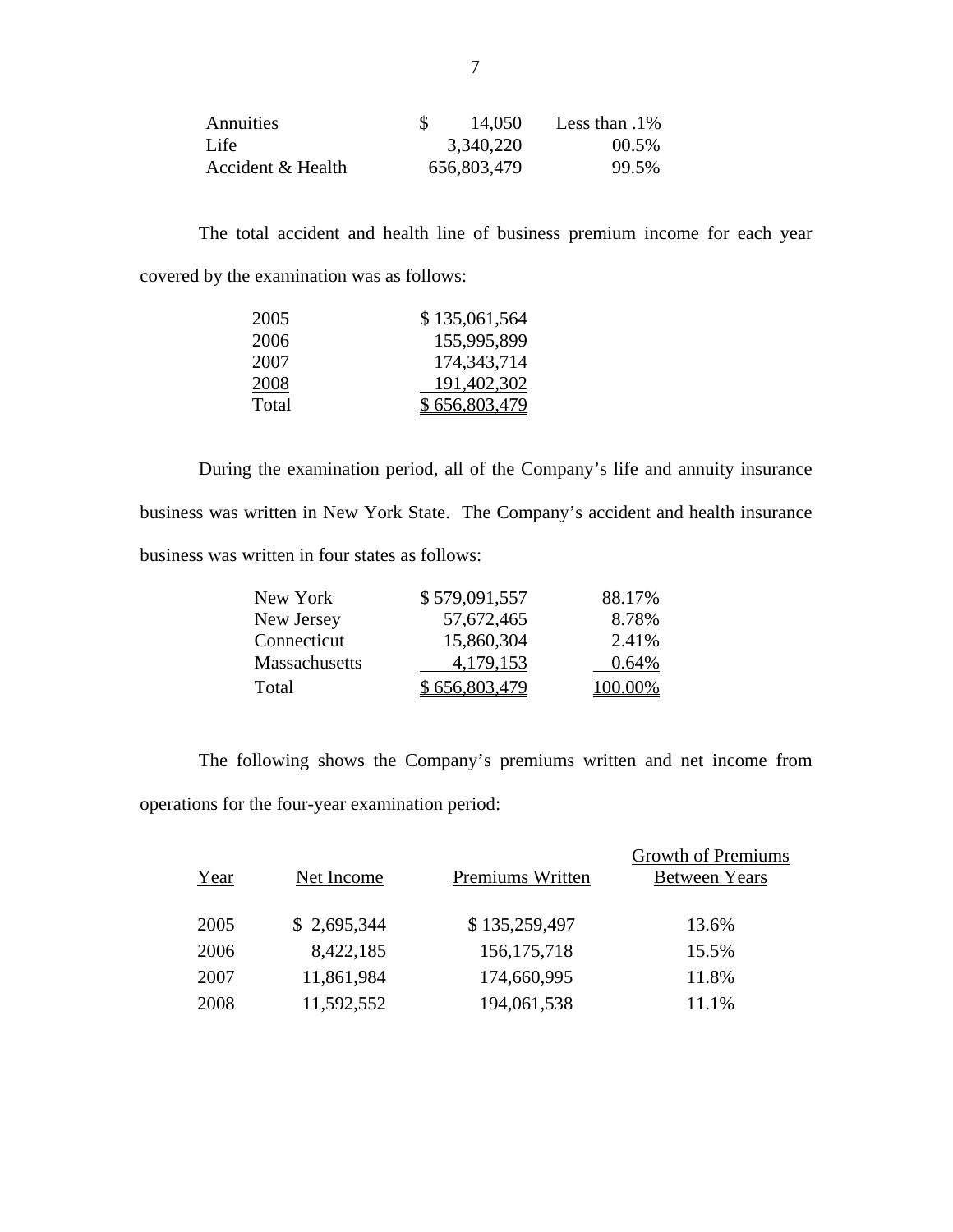The majority of the premiums written in 2006, 2007 and 2008 were attributable to the accident and health line of business. The increase in 2008 was primarily due to increased sales of Aflac-NY hospital indemnity and the new term life products, which the Company began marketing in 2007.

Premium income (in millions) and the growth by product line for the years ended December 31, 2006, 2007 and 2008 are shown below:

| Product Line                   | Change<br><b>Between</b><br>Years | 2008    | <b>Change</b><br><b>Between</b><br>Years | 2007       | 2006    |
|--------------------------------|-----------------------------------|---------|------------------------------------------|------------|---------|
| Accident/Short-Term Disability | 11.9%                             | \$103.8 | 13.3%                                    | 92.8<br>S. | \$81.9  |
| <b>Specified Disease</b>       | 10.2%                             | 71.3    | 11.8%                                    | 64.7       | 57.9    |
| <b>Fixed Benefit Dental</b>    | $-6.4%$                           | 8.8     | 5.7%                                     | 9.4        | 8.9     |
| <b>Hospital Indemnity</b>      | 3.7%                              | 5.6     | 14.9%                                    | 5.4        | 4.7     |
| Life & Annuity Business        | 800.0%                            | 2.7     | 50.0%                                    | $\cdot$ 3  | .2      |
| Other Accident & Health        | $-14.3%$                          | 1.8     | $-19.2%$                                 | 2.1        | 2.6     |
| <b>Total Premium Income</b>    | 11.1%                             | \$194.0 | 11.8%                                    | 174.7      | \$156.2 |

## C. Reinsurance

The Company did not assume any reinsurance business and during the examination period it maintained one ceded reinsurance treaty, in effect with an authorized reinsurer as of December 31, 2008.

On July 1, 2008, the Company entered into an automatic reinsurance agreement with Swiss Re Life & Health America, Inc. (SRLHA). SRLHA agreed to reinsure 100% of the in-force business classified by the Company as accidental death benefits (ADB) and/or group accidental death, injury and/or dismemberment (AD&D) issued or administered as supplementary benefits of individual life contracts of insurance or riders.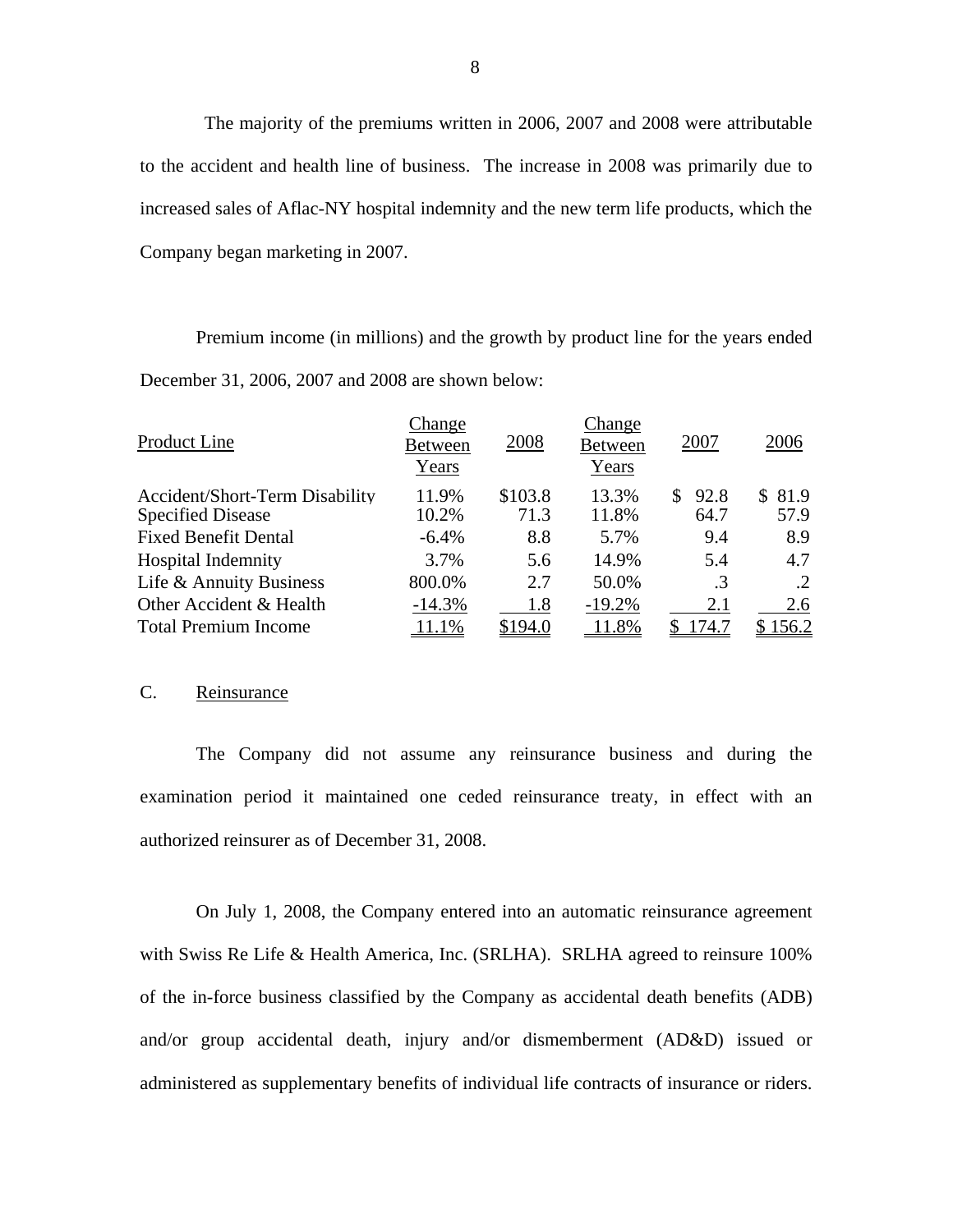The maximum reinsurance amount is \$500,000 per insured individual, all policies combined. The Company maintained \$0 retention relative to the ADB and AD&D ceded business.

Also, the reinsurance agreement with SRLHA provides for 100% of \$100,000 coverage, in excess for \$100,000 of the business classified as group common carrier benefits. The maximum reinsured amount is \$100,000 per insured individual.

The reinsurance agreement contained all the required standard clauses, including the insolvency clause required by Section 1308(A)(3) of the New York Insurance Law.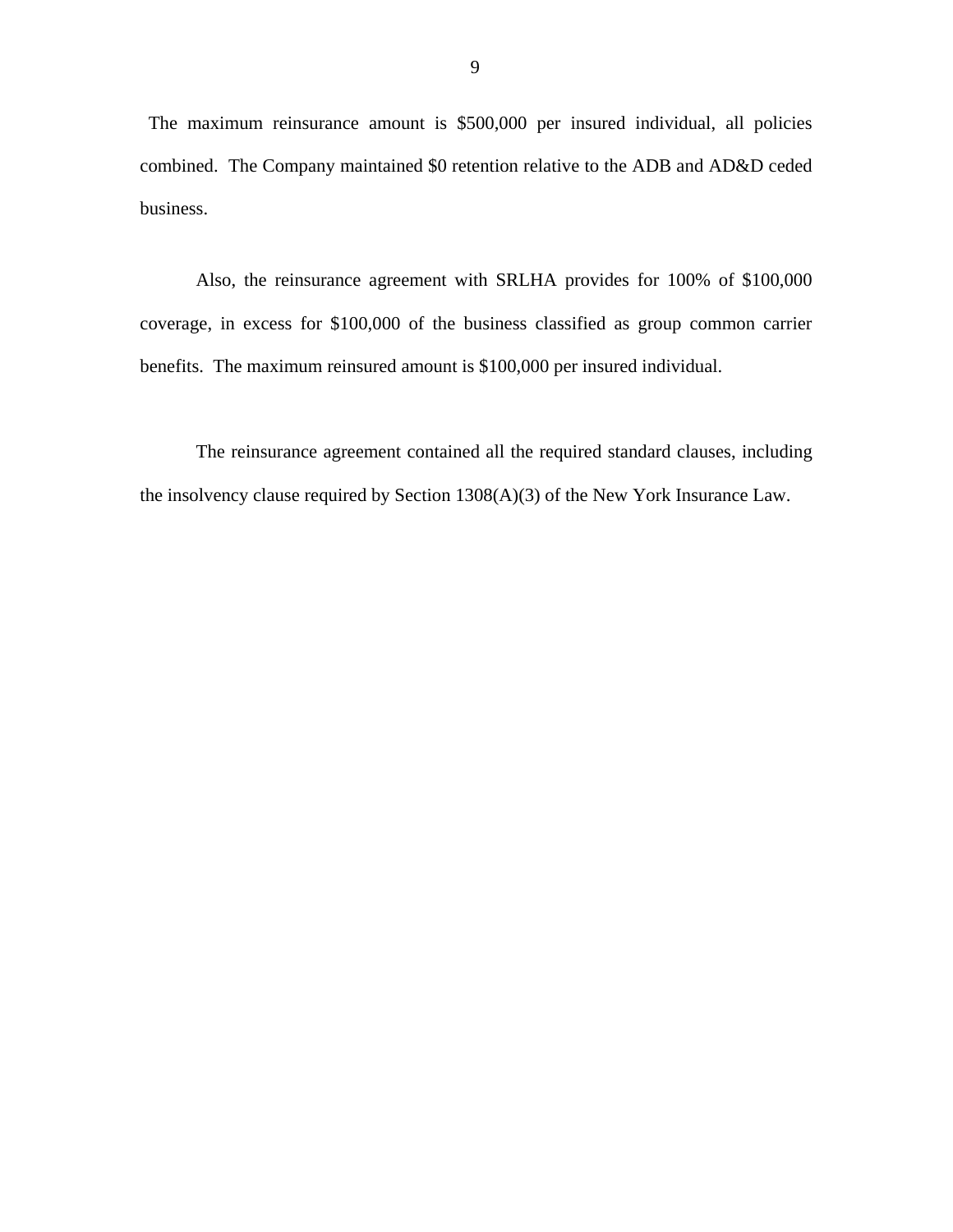## <span id="page-11-0"></span>D. Holding Company System

The following chart depicts the Company's relationship to affiliates within its holding company system. The percentages included in the chart indicate percentage of ownership.



(Aflac-Columbus) signed a Commitment Agreement to the Department as part of its plan of operation, when it purchased (its wholly-owned subsidiary), Aflac-NY in 1984. The commitment made on behalf of the Company provides that Aflac-Columbus will not indirectly or through the medium of another entity do that which is prohibited by statute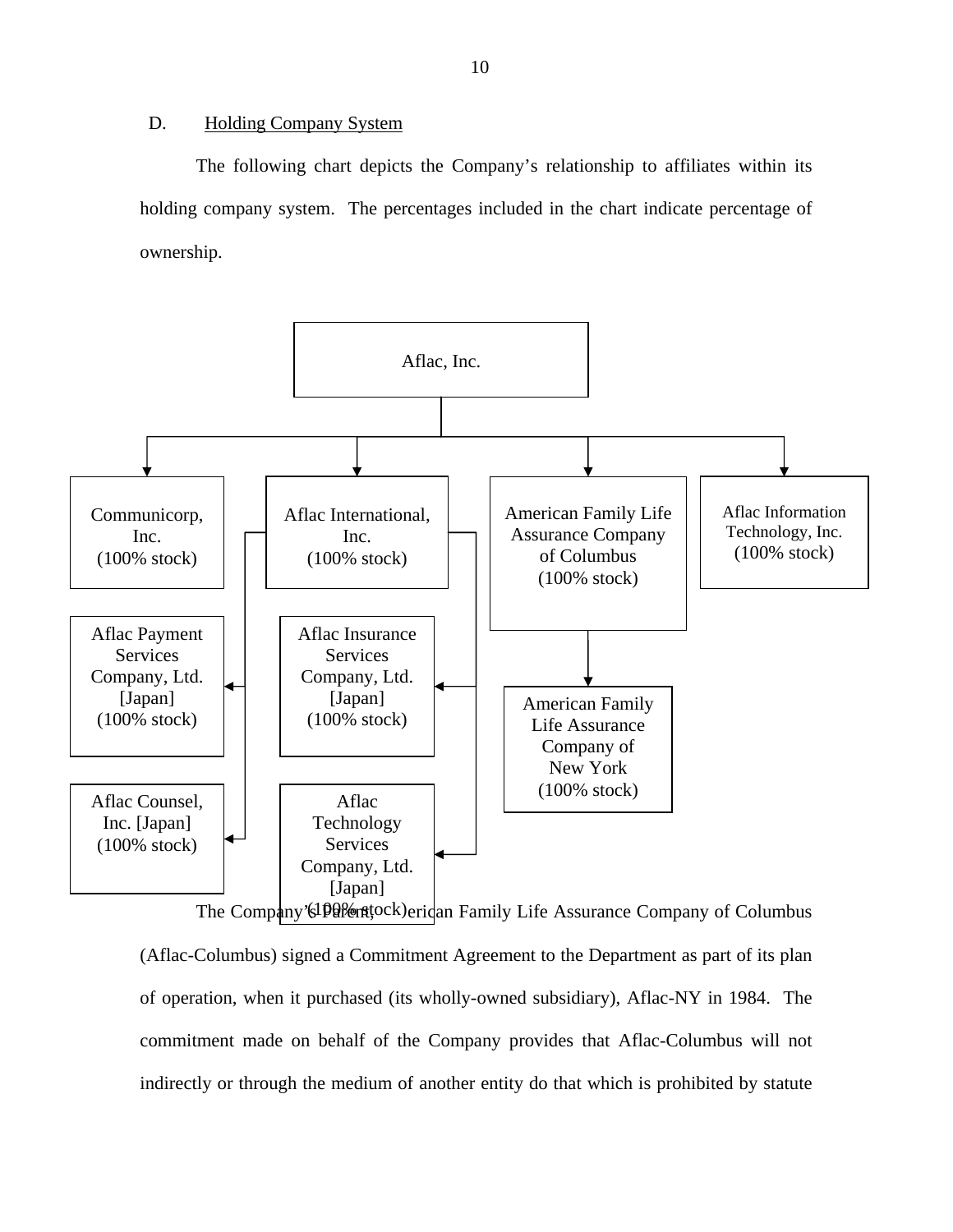or duly authorized by regulation or administrative ruling of the New York Insurance Department.

The Company, as of December 31, 2008, maintained the following agreements

with its Parent, Aflac-Columbus:

- A) Shared Facilities Agreement whereby various expenses for personnel, property and services that are so shared are allocated between the Company and the Parent in a fair and equitable manner and in conformity with New York Insurance Department Regulations.
- B) Administrative Service Agreement wherein computer services are provided to the Company by its Parent, including leasing of computer time, running regularly scheduled processing cycles to support general insurance functions, technical support, software support and normal/reasonable programming services.
- C) Sales and Marketing Agreement wherein the Company provides certain services on behalf of its Parent and certain affiliates. The services provided are consultation in connection with the development of a sale and marketing plan of Aflac-Columbus's life and health insurance products and the recruitment and training of an agency force.
- D) Consolidated Tax Allocation Agreement with its immediate Parent, Aflac-Columbus, and ultimate parent, Aflac, Inc.

 business relationship with its affiliate Communicorp, Inc. (Communicorp). Communicorp provides the Company with design and printing services related to its All of the above agreements and amendments thereof were approved by the New York Insurance Department. In addition, the Company notified the Department of its policy and advertising materials. Also, the Company purchases its promotional incentive items from Communicorp.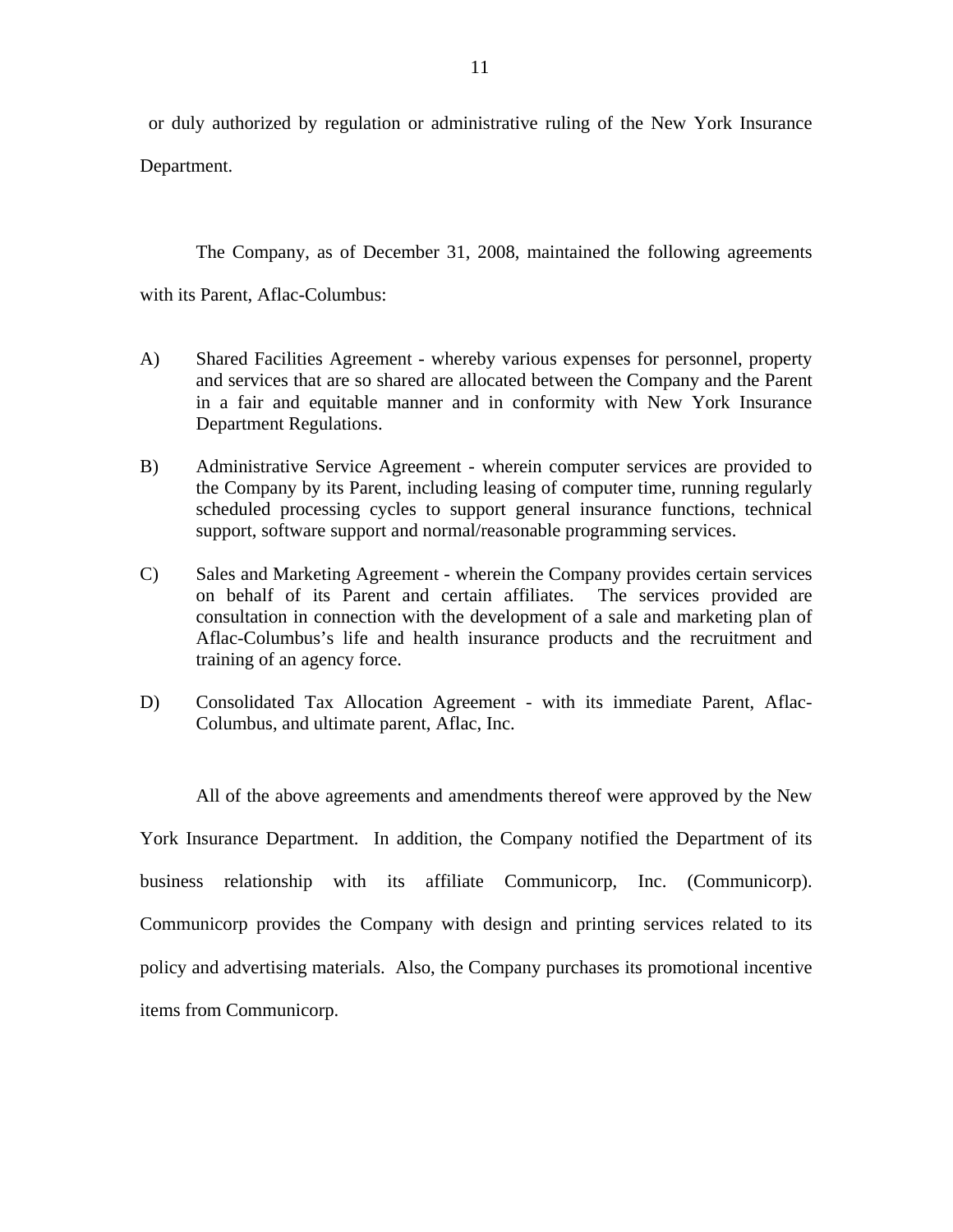## E. Significant Operating Ratios

The underwriting ratios presented below are on an earned-incurred basis and encompass the four-year period covered by this examination:

|                                 | <b>Amounts</b> | Ratios |
|---------------------------------|----------------|--------|
| Claims                          | \$412,545,223  | 62.5%  |
| Commissions on premiums         | 136, 196, 723  | 20.6%  |
| General administrative expenses | 81,836,370     | 12.4%  |
| Net underwriting gain           | 29,579,432     | 4.5%   |
| Premium earned                  | 660,157,748    | 100.0% |

## F. Allocation of Expenses

The Company and its Parent, Aflac-Columbus, entered into various cost sharing agreements, such as the shared facilities, administrative service and sales & marketing agreements noted in the previous section of this report. The Company reimburses its Parent for payments made on the Company's behalf.

The examiner's detailed review of the Parent's allocation of expenses by cost centers revealed that the expenses allocated to the Company under the shared facilities agreement, for some cost centers, were based on a dated time study that the Company had not updated. Therefore, there is concern that the allocation amounts may no longer be valid.

It is recommended that the Company update its time studies by using more recent data in order to have an accurate allocation of expenses among affiliates.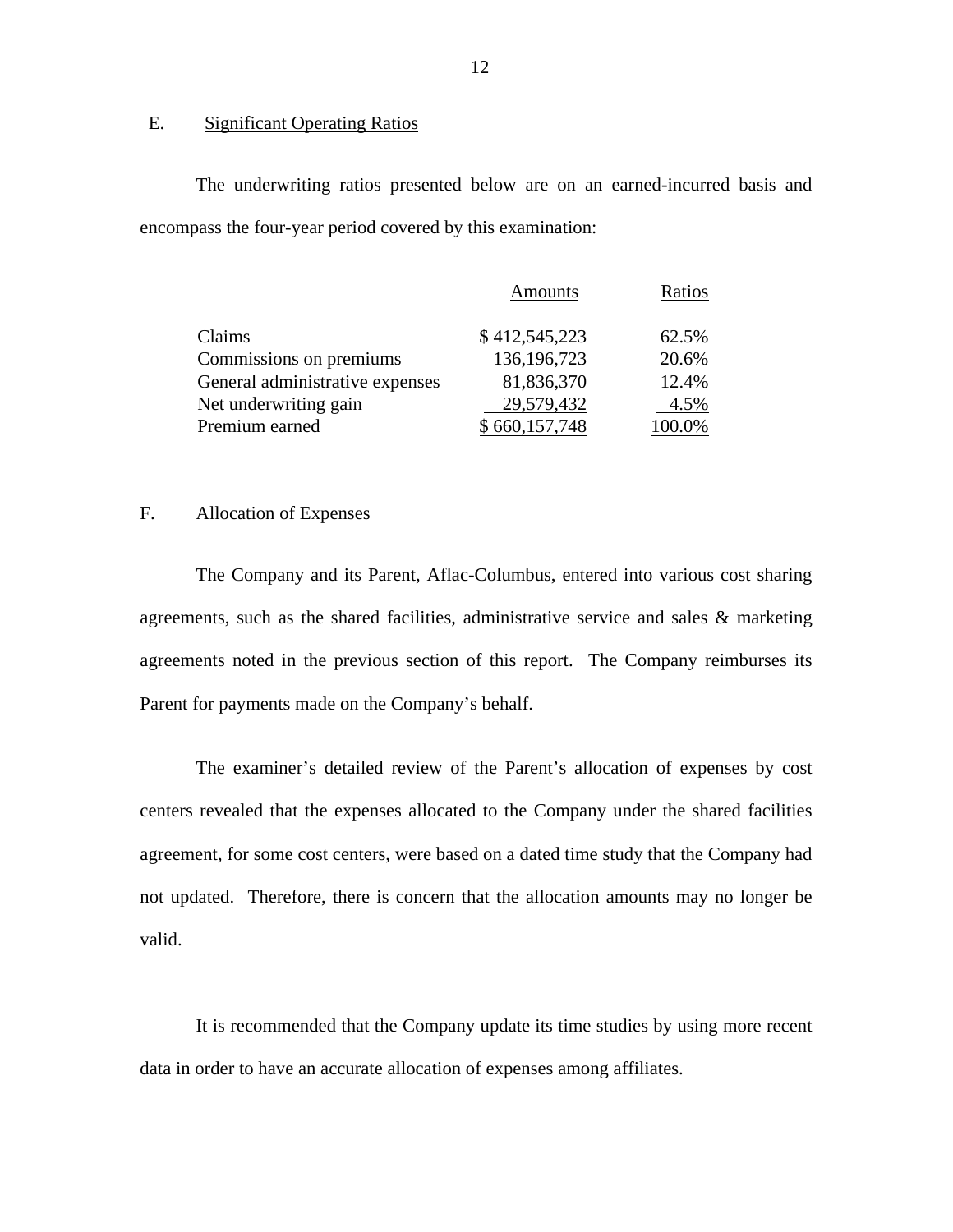## <span id="page-14-0"></span>G. Accounts and Records

During the course of the examination, it was noted that the Company's treatment of the following item was not in accordance with statutory accounting principles or annual statement instructions.

During the examination period, the Company started a policy whereby it would forgive premiums in arrears for policyholders, who previously maintained Aflac-NY insurance through previous employers, that wished to continue coverage with Aflac-NY on a direct billing basis. The Company absorbed the cost of coverage (the premiums in arrears) for a period up to 11 months. The coverage continued without lapses and claims were paid.

Most of the Company's policies are individual policies and premiums are collected via payroll deduction, so, if a policyholder paid for coverage via payroll deduction and his/her premiums were in arrears for up to 11 months and such policyholder agreed to change from payroll deduction to direct billing, the Company forgave the premium in arrears and continued providing coverage as if the premium in arrears was paid.

The Company recorded the results of the above procedure on its financial statements via a journal ledger entry, debiting administrative expenses and crediting premium income, as if the premium was actually paid. In 2008, the Company forgave a total of \$1,**135**,516 of premiums that were in arrears and booked such premium amounts as offsetting administrative expenses and premium income.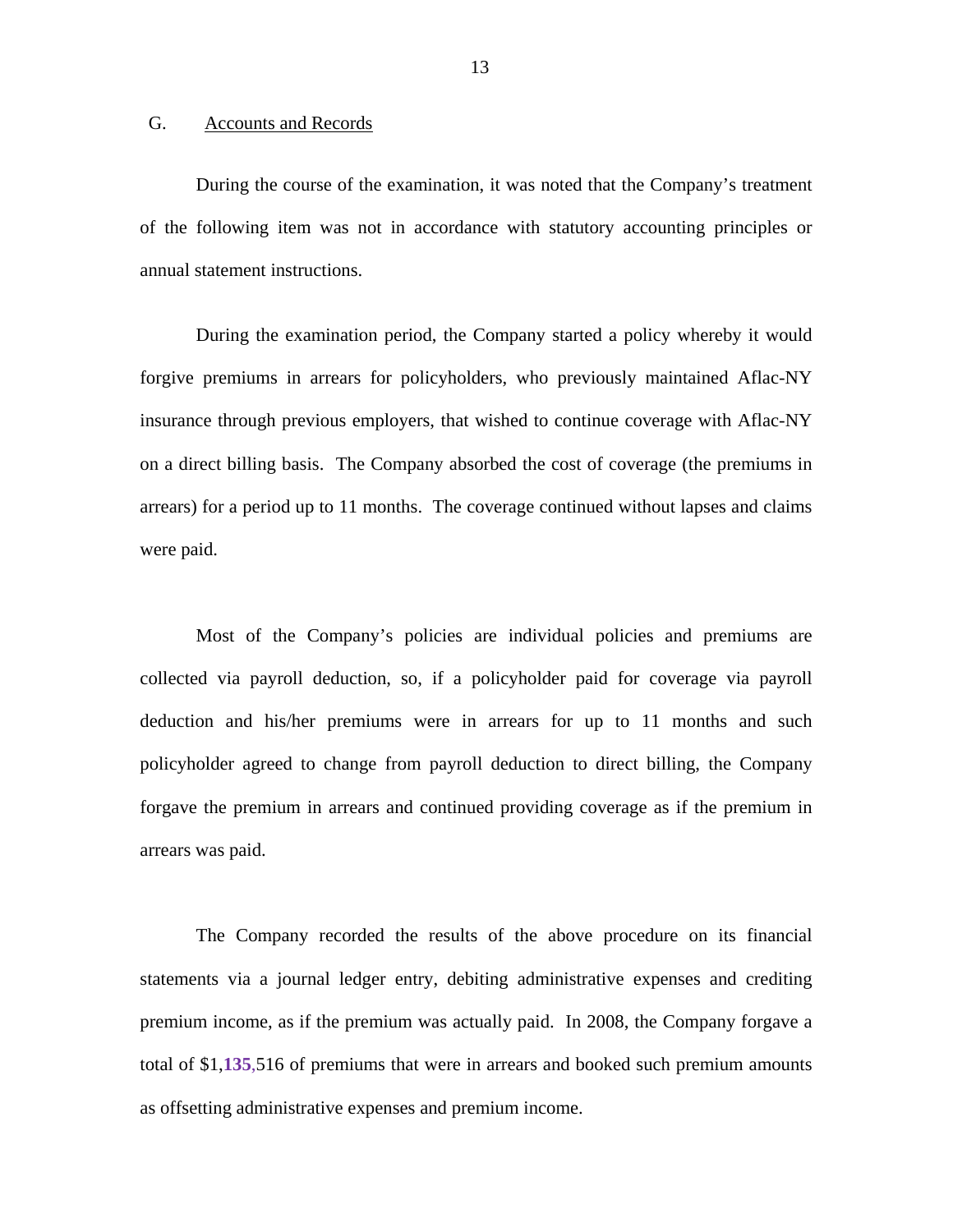This procedure was implemented to help conserve business and allow the policyholder to continue their coverage. The maximum period of transfer from payroll deduction to direct-pay is eleven months although the average period of time for policies forgiven was approximately three months.

The Company's aforementioned policy resulted in the overstatement of both administrative expenses and premiums written. The Company should have treated these transactions as extensions of credit, regardless of whether the policy was terminated, or the coverage continued without lapse. In both cases, claims were paid, but premiums are not received.

The NAIC Annual Statement (Health) Instructions define written premiums as follows:

> *"Written premium is defined as the contractually determined amount charged by the reporting entity to the policyholder for the effective period of the contract based on the expectation of risk, policy benefits, and expenses associated with the coverage provided by the terms of the insurance contract. For health contracts without fixed contract periods, premiums written will be equal to the amount collected during the reporting period plus uncollected premiums at the end of the period less uncollected premiums at the beginning of the period."*

Inasmuch as the Company is aware that the forgiven premiums are not expected to be collected, it is recommended that the Company refrain from including such forgiven premiums and related amounts within its reported premiums written and its administrative expenses.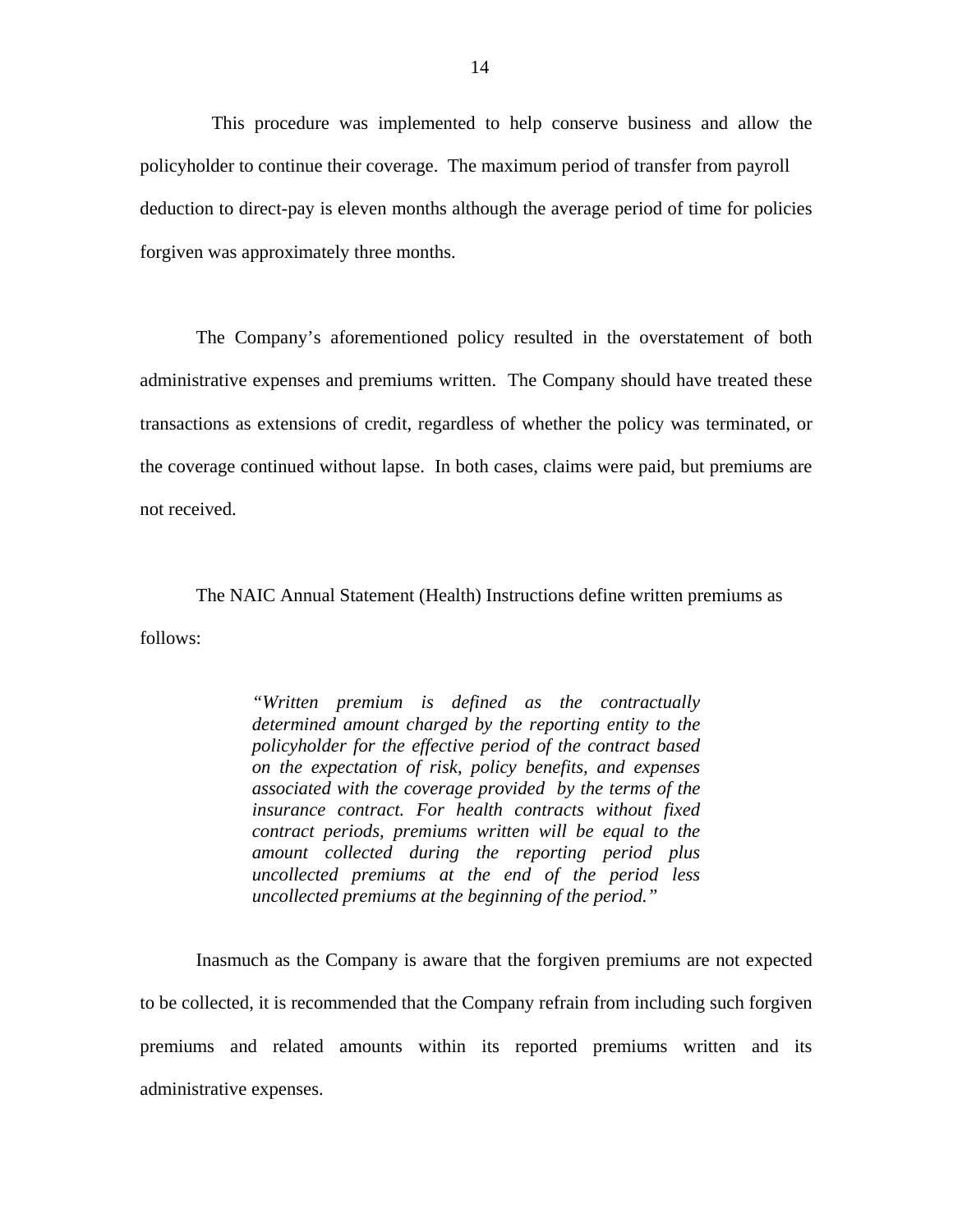## **3. FINANCIAL STATEMENTS**

## A. Balance Sheet

The following shows the assets, liabilities and capital and surplus as determined by this examination and reported by the Company as of December 31, 2008:

|                                                     | Examination                | Company                    |
|-----------------------------------------------------|----------------------------|----------------------------|
| <b>Assets</b>                                       |                            |                            |
| <b>Bonds</b>                                        | \$226,127,200              | \$226,127,200              |
| Cash and short-term investments                     | 7,271,520                  | 7,271,520                  |
| <b>Contract loans</b>                               | 166,476                    | 166,476                    |
| Other invested assets                               | 4,095,948                  | 4,095,948                  |
| Investment income due and accrued                   | 3,823,620                  | 3,823,620                  |
| Uncollected premiums                                | 19,935,179                 | 19,935,179                 |
| Deferred premiums                                   | 40,229                     | 40,229                     |
| Net deferred tax asset                              | 5,064,702                  | 5,064,702                  |
| <b>Total assets</b>                                 | \$266,524,874              | <u>\$266,524,874</u>       |
| Liabilities                                         |                            |                            |
| Aggregate reserve for life contracts                | $\mathcal{S}$<br>7,181,192 | $\mathcal{S}$<br>7,181,192 |
| Aggregate reserve for accident and health contracts | 120,544,114                | 120,544,114                |
| Liability for deposit-type contracts                | 10,812                     | 10,812                     |
| Contract claims:                                    |                            |                            |
| Life                                                | 145,000                    | 145,000                    |
| Accident and health                                 | 44,771,940                 | 44,771,940                 |
| Premiums received in advance                        | 1,425,103                  | 1,425,103                  |
| Interest maintenance reserve                        | 67,790                     | 67,790                     |
| Commissions to agents due or accrued                | 4,205,649                  | 4,205,649                  |
| General expenses due or accrued                     | 3,341,403                  | 3,341,403                  |
| Taxes; licenses and fees due or accrued             | 374,119                    | 374,119                    |
| Current federal income taxes                        | 11,800,154                 | 11,800,154                 |
| Amounts withheld or retained by company             | 10,490                     | 10,490                     |
| Amounts held for agents' account                    | 774,091                    | 774,091                    |
| Remittances and items not allocated                 | 11,655,857                 | 11,655,857                 |
| <b>Asset valuation reserve</b>                      | 56,790                     | 56,790                     |
| Payable to parent and affiliates                    | 825,566                    | 825,566                    |
| <b>Total liabilities</b>                            | <u>\$207,190,070</u>       | <u>\$207,190,070</u>       |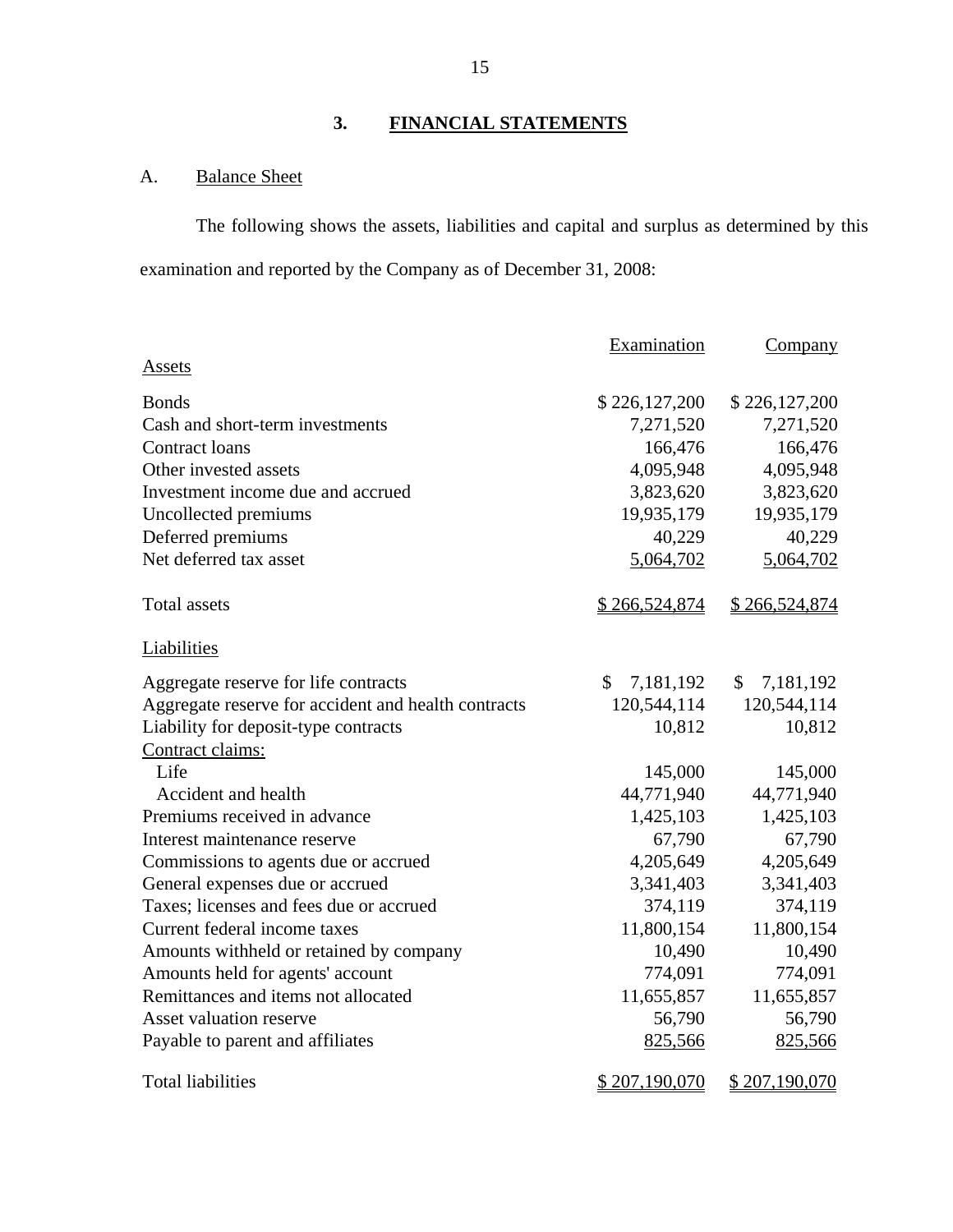**Capital and Surplus** 

| <b>Capital and Surplus</b>             |               |               |
|----------------------------------------|---------------|---------------|
| Common capital stock                   | 2,000,000     | 2,000,000     |
| Gross paid in and contributed surplus  | 33,331,688    | 33, 331, 688  |
| Unassigned funds (surplus)             | 24,003,116    | 24,003,116    |
| Total capital and surplus              | \$59,334,804  | \$59,334,804  |
| Total liabilities, capital and surplus | \$266,524,874 | \$266,524,874 |

**Note**: The Internal Revenue Service has completed its audits of the Company's consolidated federal income tax returns through tax year 2000. The examiner is unaware of any potential exposure of the Company to any further tax assessment and no liability has been established herein relative to such contingency.

#### B. Statement of Revenue, Expenses and Capital and Surplus

Capital and surplus increased by \$35,238,405 during the four-year period of this examination, January 1, 2005 through December 31 2008, detailed as follows:

| Revenue                                                  |               |                  |
|----------------------------------------------------------|---------------|------------------|
| Premiums and annuity considerations                      |               | \$660,157,748    |
| <b>Expenses</b>                                          |               |                  |
| Disability benefits                                      | \$329,342,644 |                  |
| Death benefits                                           | 367,904       |                  |
| Annuity benefits                                         | 68,476        |                  |
| Surrender benefits                                       | 435,602       |                  |
| Interest on deposit contract funds                       | 3,799         |                  |
| Increase in aggregate reserve                            | 82,326,798    |                  |
| Commissions on premiums                                  | 136, 196, 723 |                  |
| General insurance expenses                               | 63,405,617    |                  |
| Insurance taxes licenses and fees                        | 18,058,608    |                  |
| Increase in loading on deferred and uncollected premiums | 372,145       |                  |
| Total underwriting deductions                            |               | 630,578,316      |
| Net underwriting gain                                    |               | \$<br>29,579,432 |
| Net investment income                                    | \$40,864,901  |                  |
| Net realized capital loss                                | (2,313,175)   |                  |
| <b>Amortization of IMR</b>                               | (135, 826)    |                  |
| Miscellaneous income                                     | 481,262       |                  |
| Net investment gain                                      |               | 38,897,162       |
| Net gain before federal income taxes                     |               | \$68,476,594     |
| Federal income taxes incurred                            |               | 33,904,534       |
| Net income                                               |               | \$34,572,060     |

16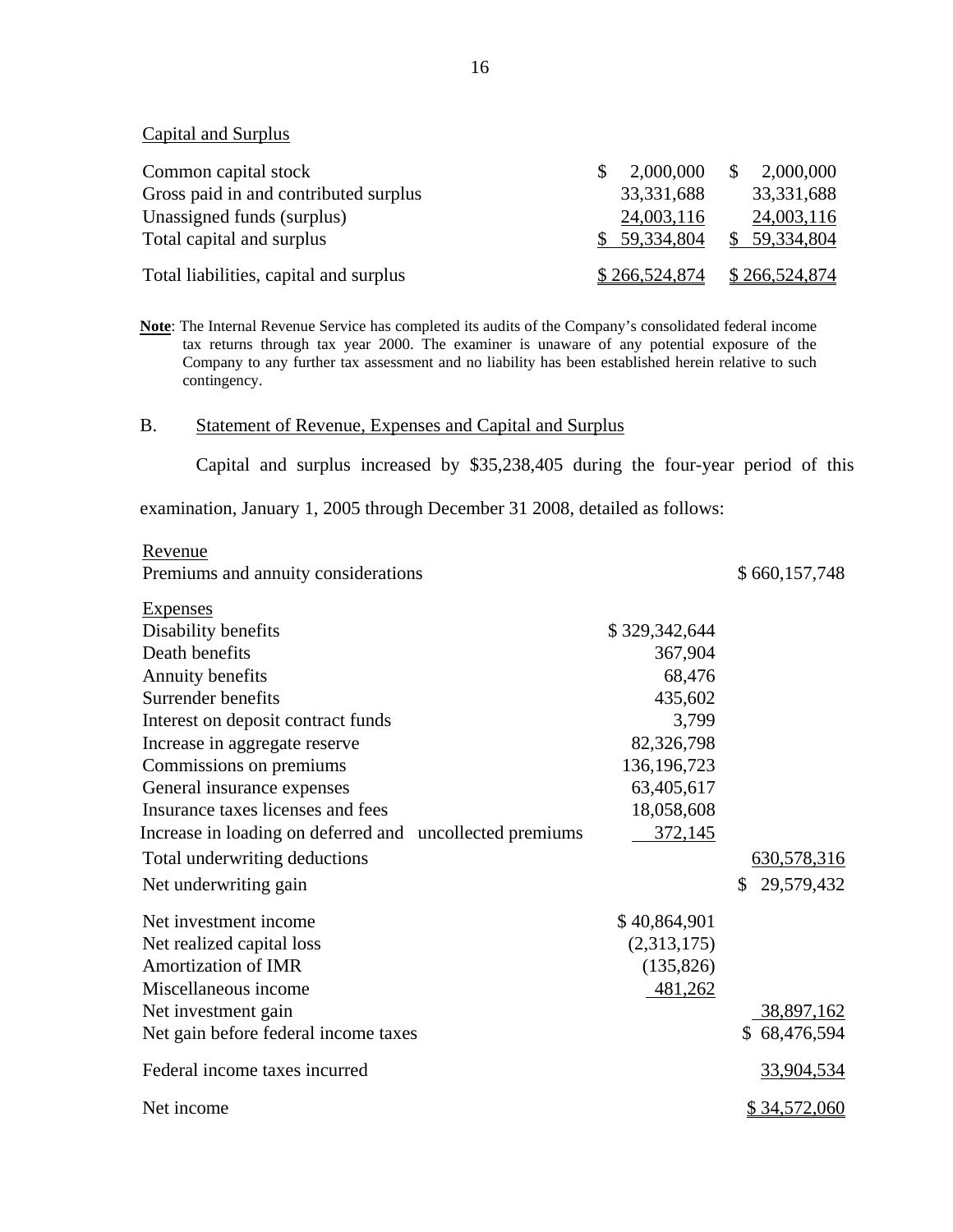#### Change in Capital and Surplus

| Capital and surplus, per report on<br>examination as of December 31, 2004 |                            |                             | \$24,096,399 |
|---------------------------------------------------------------------------|----------------------------|-----------------------------|--------------|
|                                                                           | Gains in<br><b>Surplus</b> | Losses in<br><b>Surplus</b> |              |
| Net income from operations                                                | \$34,572,060               |                             |              |
| Change in net unrealized capital loss                                     |                            | \$230,131                   |              |
| Change in net deferred income tax                                         | 12,518,503                 |                             |              |
| Change in non-admitted assets                                             |                            | 18,045,798                  |              |
| Change in asset valuation reserve                                         | 108,771                    |                             |              |
| Increase in paid in surplus                                               | 3,000,000                  |                             |              |
| Aggregate write-ins for gains in surplus                                  | 3,315,000                  |                             |              |
| Net increase in capital and surplus                                       |                            |                             | 35,238,405   |
| Capital and surplus, per report on                                        |                            |                             |              |
| examination as of December 31, 2008                                       |                            |                             |              |

### **4. AGGREGATE RESERVES AND UNPAID CLAIMS**

The examination liability of \$172,653,058 is the same as the amount reported by the Company as of December 31, 2008.

The examination analysis was conducted in accordance with generally accepted actuarial principles and practices and was based on statistical information contained in the Company's internal records, and in its filed annual statements as verified during the examination. The examination reserve was based upon actual payments made through a point in time, plus an estimate for claims remaining unpaid at that date. Such estimate was calculated based on actuarial principles, which utilized the Company's experience in projecting the ultimate cost of claims incurred on or prior to December 31, 2008.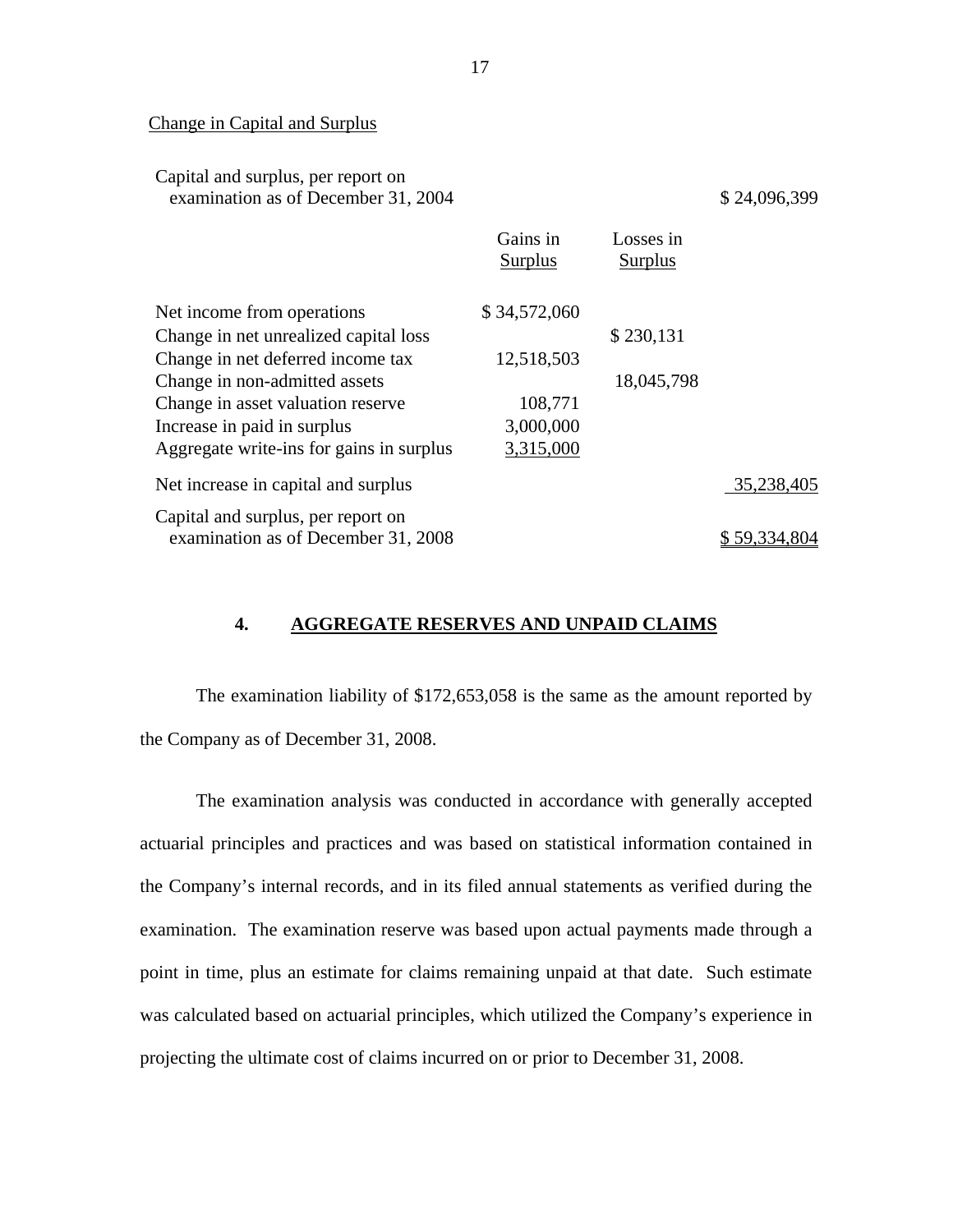The capitated liability of \$172,653,058 consisted of the following components:

| Aggregate reserve for life contracts                | \$7,181,192   |
|-----------------------------------------------------|---------------|
| Aggregate reserve for accident and health contracts | 120,544,114   |
| Liability for deposit-type contracts                | 10,812        |
| Contract claims: Life                               | 145,000       |
| Contract claims: Accident and health                | 44,771,940    |
| Total aggregate reserves and unpaid claims          | \$172,653,058 |

## **5. MARKET CONDUCT ACTIVITIES**

In the course of this examination, a review was made of the manner in which the Company conducts its business and fulfills its contractual obligations to policyholders and claimants. The review was general in nature and was directed at practices of the Company in the following major areas:

- A) Underwriting
- B) Claims
- C) Rating
- D) Sales and advertising

The examiner's review revealed no issues.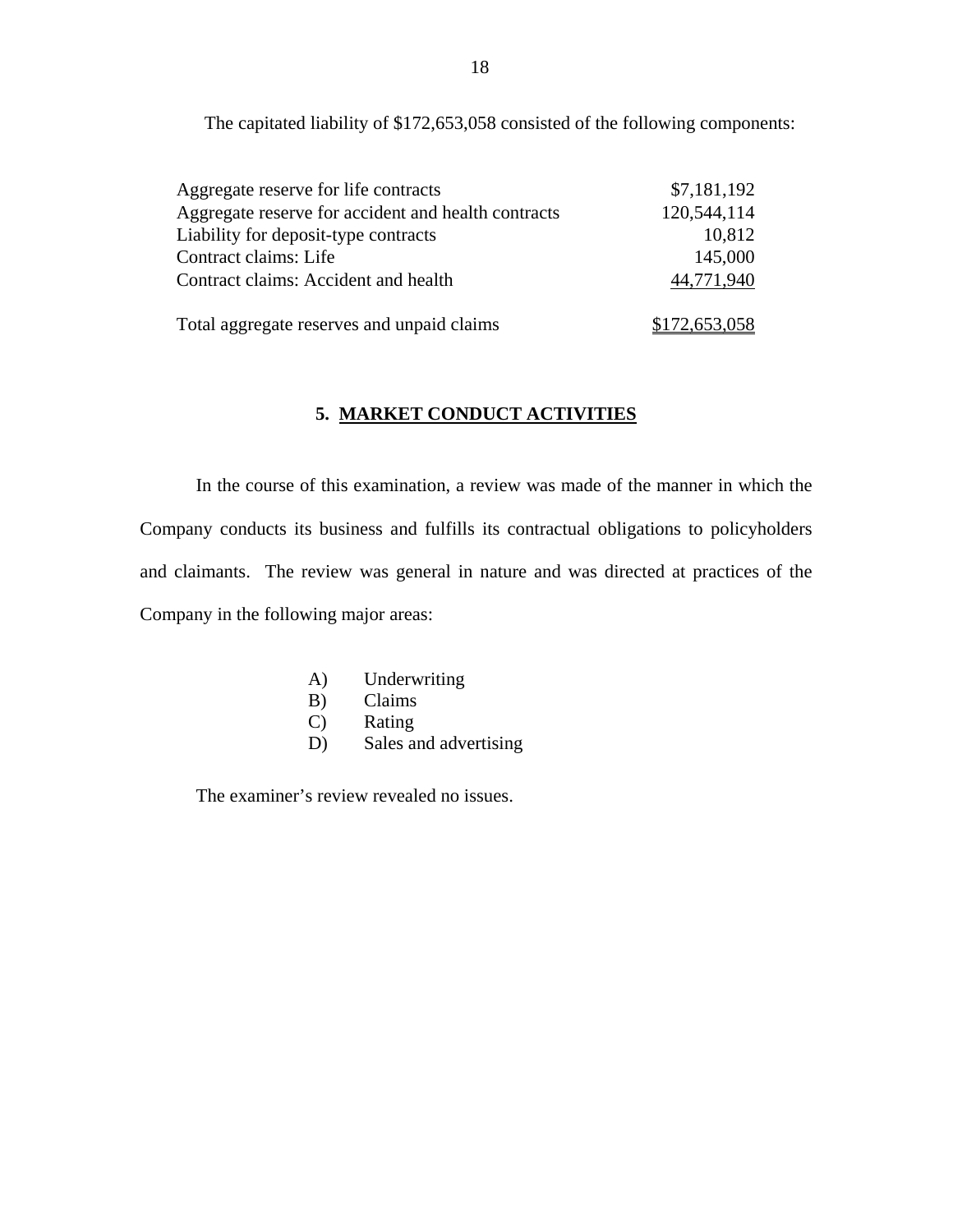## **6. COMPLIANCE WITH PRIOR REPORT ON EXAMINATION**

<span id="page-20-0"></span>The prior report on examination as of December 31, 2004, contained the following five (5) comments and recommendations.(page number refers to the prior report on examination):

## **ITEM NO. PAGE NO.**

## **Allocation of Expenses**

1. It is recommended that Aflac-Columbus reimburse the 15 Company for the estimated overcharges of \$316,278 in the aggregate total for years 2002-2004.

*The Company has complied with this recommendation.* 

2. Also, it is recommended that in the future the Company use 15 actual calling and claims count generated from its systems to properly allocate the shared expenses of these two cost centers between the Company and its parent.

*The Company has complied with this recommendation.* 

### **Accounts and Records**

3. It is recommended that the Company comply with the New 16 York State Insurance Department Regulation No. 152 (11 NYCRR 243) relative to the maintenance of records, including maintenance of copies of the Company's termination letters to its agents.

*The Company has complied with this recommendation.* 

Claims

4. It is recommended that the Company change its claims 24 processing procedures in order to properly report an accurate count of claims paid in Health Insurance Claims Payable (reported and unreported), of the New York Supplement to the Company's annual statement.

*The Company has complied with this recommendation.*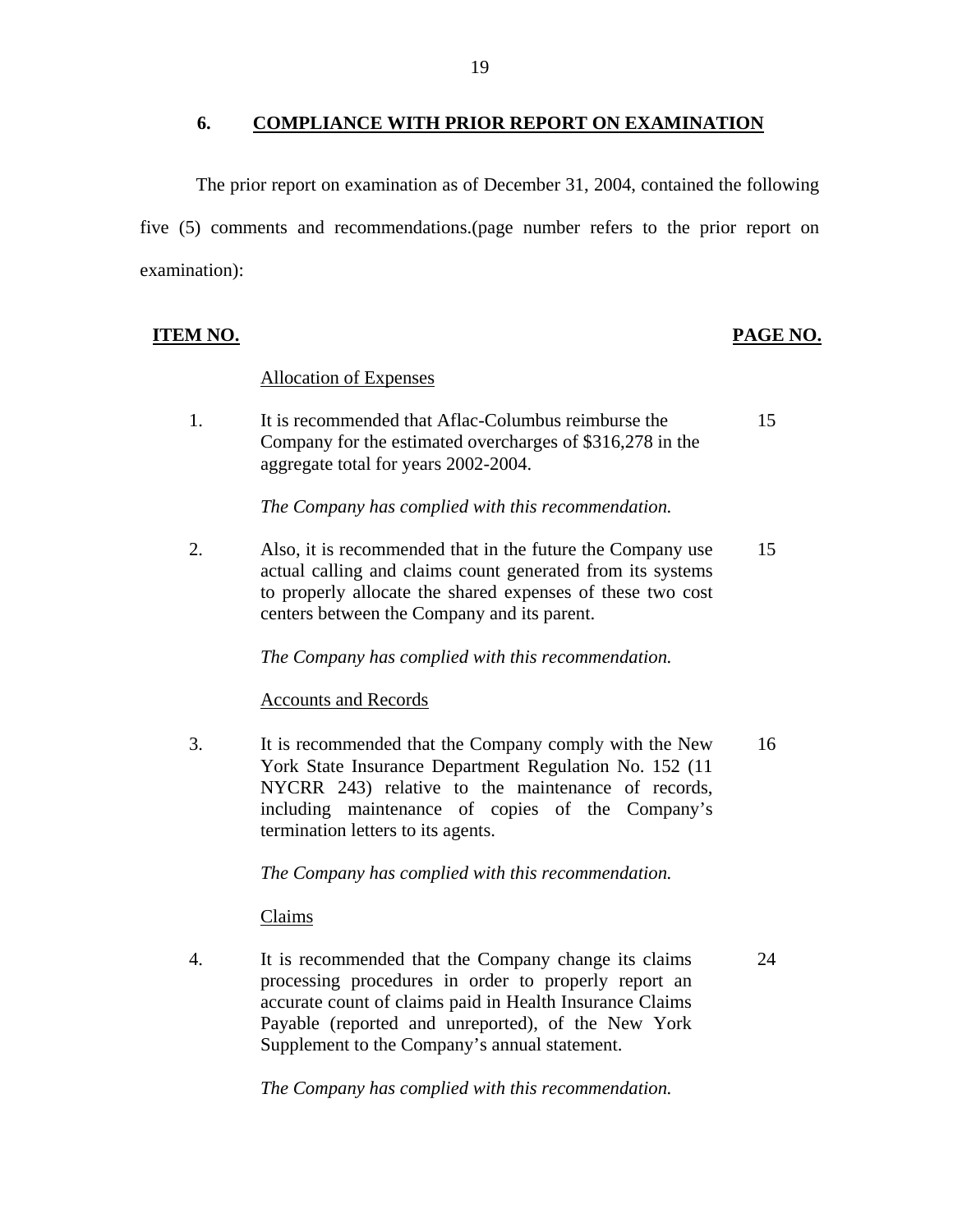## **ITEM NO.**

5. It is recommended that the Company change its policy to link the denial of dental and Medicare supplemental claims upon the termination of its policies instead of premiums being in arrears. 24

*The Company has complied with this recommendation.* 

**PAGE NO.**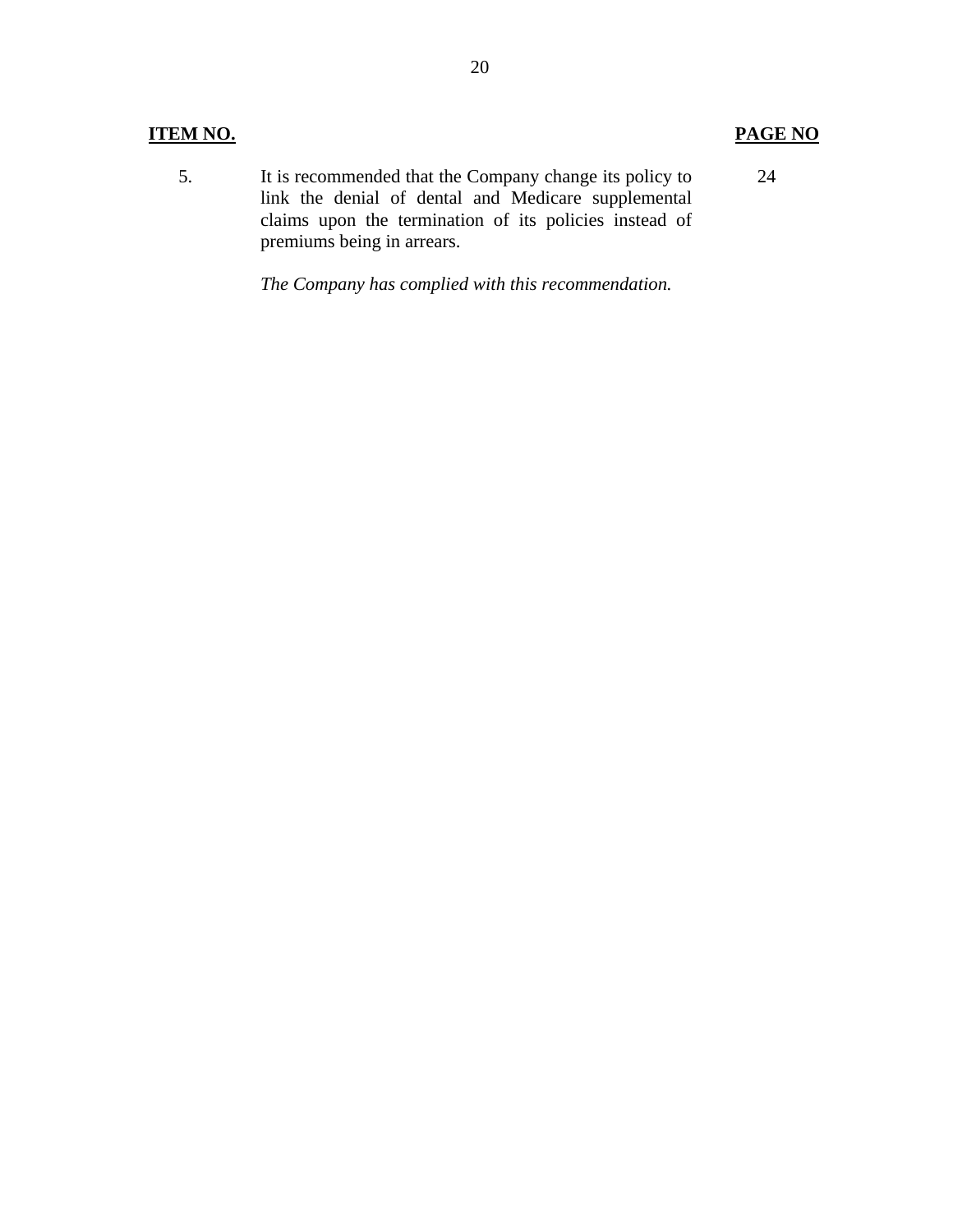## **7. SUMMARY OF COMMENTS AND RECOMMENDATIONS**

## <span id="page-22-0"></span>**ITEM**

## **PAGE NO.**

## **Allocation of Expenses**

A. Allocation of Expenses<br>It is recommended that the Company update its time studies 12 by using more recent data in order to have an accurate allocation of expenses among affiliates.

### **Accounts and Records**

B. Accounts and Records<br>Inasmuch as the Company is aware that the forgiven 14 premiums are not expected to be collected, it is recommended that the Company refrain from including such forgiven premiums and related amounts within its reported premiums written and its administrative expenses.